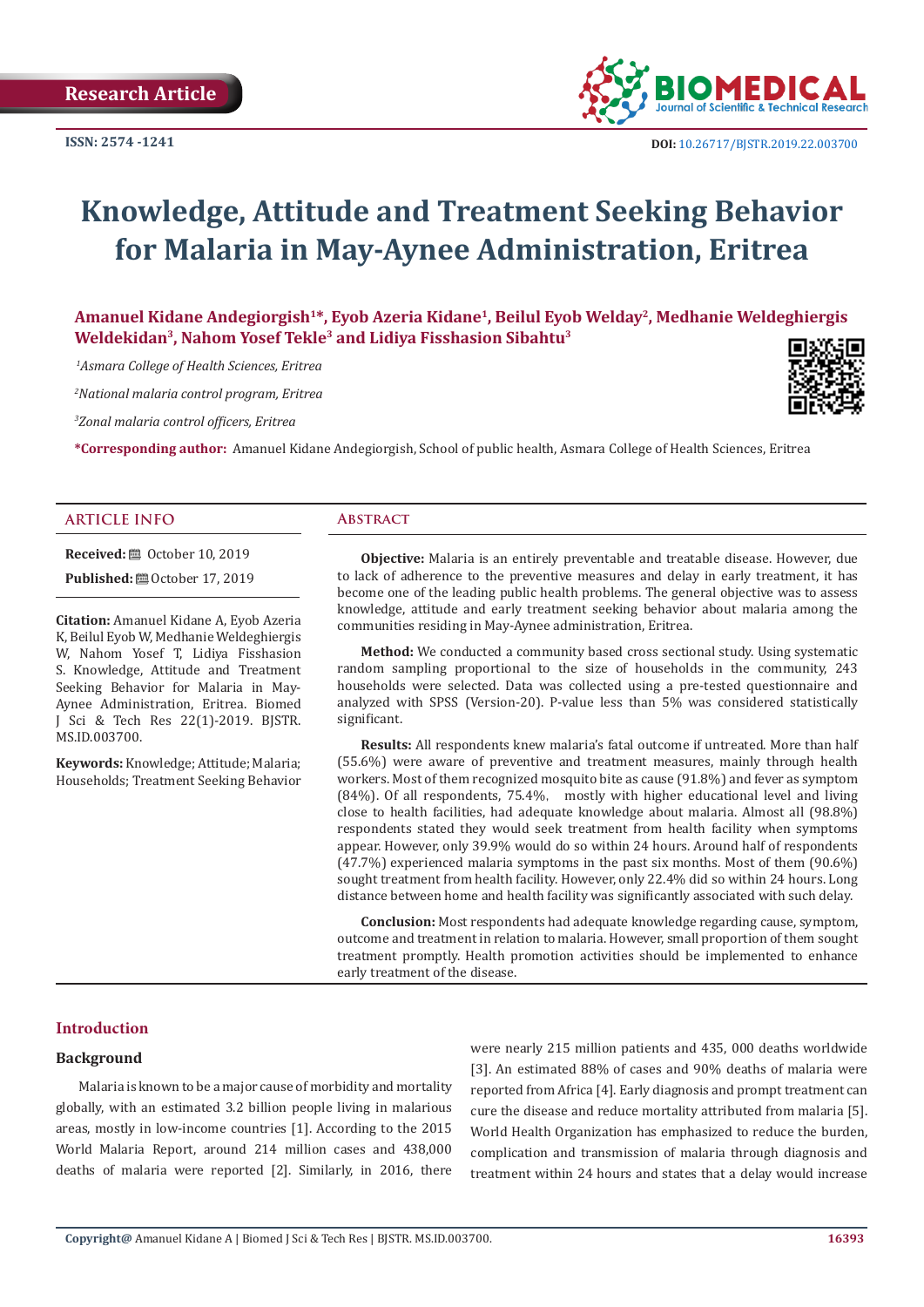the already high impact of the disease [6-8]. Malaria is a great public health concern in all endemic areas of Eritrea. Around 70% of the Eritrean population live in areas where malaria is transmitted [9].

 The government of the state of Eritrea has been constructing several health facilities to attain sustainable development goal (SDG-3) objectives by reducing the burden and eventually eliminating malaria [10]. Besides many health professionals have been trained to offer an equitable, easy and smooth delivery of healthcare to all communities in the country. In addition, the ministry of health has introduced community health agents (CHA) in villages and towns to provide primary care services. The cumulative effect of these approaches has reduced the incidence, health facility admission and deaths attributable to malaria [6,8,11- 14]. Despite the reduction in malaria morbidity and mortality, the disease remains a public health concern in most parts of the country threatening economic development. Success of malaria control efforts depends on knowledge, attitude and treatment seeking behaviors of people living in malarious areas [15]. Several countries have achieved significant progress in malaria control and elimination by empowering communities with knowledge so as to recognize the symptoms and to seek early treatment through health facilities [16-18]. The aim of this study was to investigate the level of knowledge, attitude and practice of community on early treatment seeking behavior on malaria.

# **Methods**

# **Study Design**

Community based cross-sectional study was conducted in May-Aynee administration. A structured questionnaire was used to collect information from representatives of households.

### **Study Area**

May-Aynee is a subzone located about 78 km southeast of Asmara. It is one of the 12 subzones in Southern region of Eritrea. May-Aynee administration is one of the 11 administrations in May-Aynee subzone. It consists of four villages and the town of May-Aynee. Malaria is endemic in the administration. Rainfall is seasonal and extends between the months of June and September with the greatest intensity during July-August.

# **Study Population**

May-Aynee administration has 575 households. There are three ethnic groups: Tigre, Tigrigna, and Saho. The livelihood of the population primarily relies on agriculture, pastoralism, and trade.

#### **Sample Size Determination**

A sample size of participants was determined using the formula.  $n = z<sup>2</sup>$ qq/d<sup>2</sup>, where n is sample size, p (where is p in the formula) is the proportion of a population with the attribute of interest (0.5), q is 1-p, d is the degree of precision (0.05), z is the standard normal deviation (1.96), giving 384.16. Since the population size is small in comparison to the sample size, the population correction factor was introduced  $(n_{2} = n/1+n/N)$ . Adding 5% contingency for non-response; 243 households were included. Using a systematic random sampling technique, households (Interval = 575/243 ≈2.36) were selected and one member of the household family (the husband, wife or adult>15years old) was interviewed (Table 1).

**Table 1:** Number of households proportionate to the size of villages.

| <b>Village</b> | <b>No. of Households</b> | <b>Sample from Each Village</b> |
|----------------|--------------------------|---------------------------------|
| May-Aynee town | 261                      | 111                             |
| Emba-Arba      | 83                       | 35                              |
| Habenat        | 155                      | 64                              |
| Adi-Hufut      | 29                       | 13                              |
| Adi-Bari       | 47                       | 20                              |
| Total          | 575                      | 243                             |

## **Data Collection**

A standardized questionnaire was adapted to the context of this study. Initially the questionnaire was developed in English and was translated to local language. The questionnaire included four sections - socio-demographic characteristics, knowledge, attitude, and early treatment seeking behaviors. Pilot study was carried out in Dieda 6 km east of May-Aynee two days prior to the actual study, and an amendment was done accordingly. Trained public health officers collected the data using face to face interview with the head of the household.

#### **Overall Knowledge Scores**

Knowledge on malaria was assessed based on three components: causes, signs and symptoms, and prevention of malaria. Each respondent got one score for correctly answering a question and zero otherwise. For questions with multiple responses, a score was given based on the number of correct responses. An overall knowledge score was calculated by adding up the scores of each respondent across all questions. Seventeen points were considered for malaria knowledge score. Using median as cutoff point, score greater than the median was considered as satisfactory and less than the median as unsatisfactory. Furthermore, a percent knowledge index (PKI) was calculated for each participant by summing the number of correct answers from the 17 items.

#### **Data Processing and Analysis**

Data were entered and analyzed using SPSS version 20. Categorical variables were described using frequencies and percentages while continuous variables were described using appropriate measures of central tendency and dispersion and were presented in the form of tables and graph. Chi-square and binary logistic regression were used to test for associations. Crude and adjusted odds ratio along with their 95% confidence intervals were presented, and p<0.05 was considered statistically significant.

#### **Result**

#### **Socio-Demographic Characteristics of Respondents**

A total of 243 households participated in this study. Mean family size of the studied households was 5.2 persons. Nine-tenth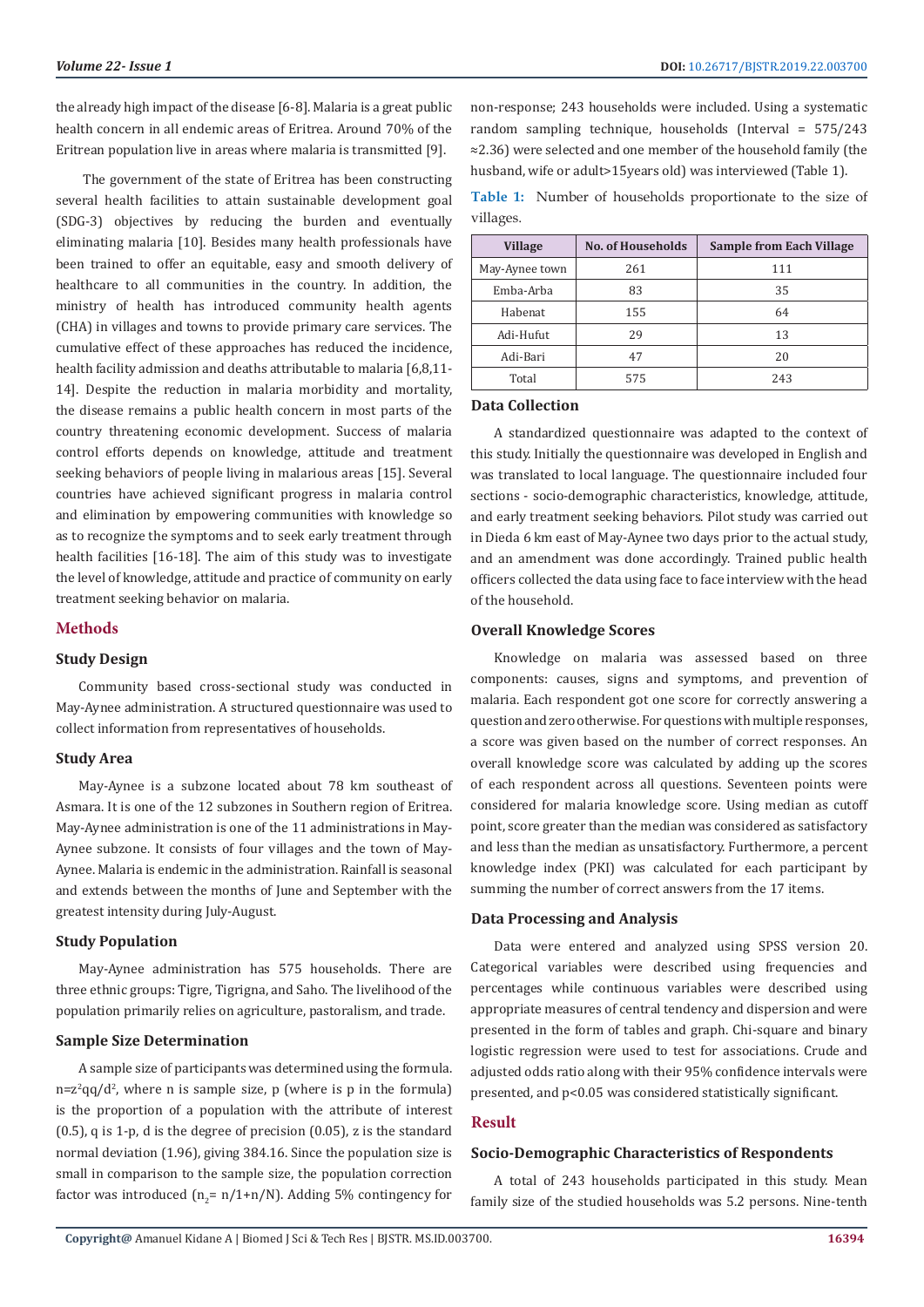(90.1%) of the households were headed by females. The mean age of the study participants was 42.6 with a standard deviation (SD) of ±14.8 years. Forty-three percent of the study participants had primary education; while 41.2% had no formal education (Table 2).

|  |  | Table 2: Baseline characteristics of respondents. |  |  |
|--|--|---------------------------------------------------|--|--|
|--|--|---------------------------------------------------|--|--|

| <b>Variable</b>            | Frequency (N=243)        | Percent (%) |  |  |  |  |
|----------------------------|--------------------------|-------------|--|--|--|--|
| Gender                     |                          |             |  |  |  |  |
| Male                       | 22                       | 9.1         |  |  |  |  |
| Female                     | 221                      | 90.9        |  |  |  |  |
| Age                        | 29                       | 13          |  |  |  |  |
| 20-30                      | 66                       | 27.2        |  |  |  |  |
| 31-40                      | 68                       | 28          |  |  |  |  |
| 41-50                      | 49                       | 20.2        |  |  |  |  |
| 51-60                      | 22                       | 9.1         |  |  |  |  |
| >61                        | 38                       | 15.6        |  |  |  |  |
|                            | <b>Educational level</b> |             |  |  |  |  |
| None                       | 100                      | 41.2        |  |  |  |  |
| Primary                    | 105                      | 43.2        |  |  |  |  |
| Junior                     | 23                       | 9.5         |  |  |  |  |
| Secondary                  | 14                       | 5.8         |  |  |  |  |
| College & above            | $\mathbf{1}$             | 0.4         |  |  |  |  |
| <b>Marital status</b>      |                          |             |  |  |  |  |
| Single                     | 10                       | 4.1         |  |  |  |  |
| Married                    | 191                      | 78.6        |  |  |  |  |
| Divorced                   | 23                       | 9.5         |  |  |  |  |
| Widowed                    | 19                       | 7.8         |  |  |  |  |
| Occupation                 |                          |             |  |  |  |  |
| Farmer                     | 189                      | 77.8        |  |  |  |  |
| <b>Business</b>            | 42                       | 17.3        |  |  |  |  |
| Governmental employees     | 7                        | 2.9         |  |  |  |  |
| non-Governmental employees | 5                        | 2.1         |  |  |  |  |
| <b>Family size</b>         |                          |             |  |  |  |  |
| 2 persons                  | 44                       | 18.1        |  |  |  |  |
| 3-4 person                 | 89                       | 36.6        |  |  |  |  |
| >5person                   | 110                      | 45.3        |  |  |  |  |
|                            | Religion                 |             |  |  |  |  |
| Orthodox                   | 241                      | 99.2        |  |  |  |  |
| Muslim                     | $\overline{c}$           | 0.8         |  |  |  |  |

# **Knowledge of Participants' About Malaria**

All respondents knew malaria is deadly disease if left untreated. More than half (55.6%) of the respondents have heard messages regarding malaria during the malaria season. The main sources of information about malaria were health workers/health education (49.6%), community meeting (31.1%), radio (16.3%), CHA (2.2%) and TV (0.8%). The types of messages they heard were on usage of ITN's (47.3%), environmental managements (49.8%) and early treatment seeking behavior (31.3%).

A majority (91.8%) of the respondents knew malaria is transmitted by mosquito bite. However, other transmission routes like hunger (30.9%) have been mentioned (Table 3). Fever was the most (84%) recognized signs/symptoms of malaria followed by shivering/chills (60.5%), headache and joint pain (55.6%) and vomiting (54.3%). Majority of the participants were aware of how to avoid malaria. The most frequently mentioned preventive methods were use of insecticide treated nets (ITN) (90.9%) and environmental management (86.4%) (Table 3).

**Table 3:** Knowledge of participants about malaria transmission, signs and symptoms and prevention.

| <b>Variables</b>              | Frequency      | Percent(95%CI)     |
|-------------------------------|----------------|--------------------|
| Cause of Malaria              | 261            | 111                |
| Mosquito bite                 | 223            | 91.8(88.5-94.7)    |
| Hunger                        | 75             | 30.9(25.1-36.6)    |
| Eating unclean food           | 19             | $7.8(4.5-11.1)$    |
| Drinking dirty water          | 17             | $7.0(3.7-10.3)$    |
| Eating immature sugarcane     | 10             | $4.1(1.6-7)$       |
| Don't know the cause          | 5              | $2.1(0.4-3.7)$     |
| Signs and Symptoms of Malaria |                |                    |
| Fever                         | 204            | 84(79-88.1)        |
| Shivering/chills              | 147            | 60.5(54.3-66.3)    |
| Headache                      | 135            | 55.6(49.4-62.5)    |
| Joint pain                    | 135            | 55.6(49.4-62.5)    |
| Vomiting                      | 132            | 54.6(48.1-60.1)    |
| Loss of appetite              | 73             | 30(24.3-36.2)      |
| General body weakness         | 66             | 27.2(21.4-32.9)    |
| <b>Dizziness</b>              | 60             | 24.7(19.3-30)      |
| Don't know                    | $\overline{2}$ | $0.8(0.00 - 2.10)$ |
| Methods of Malaria Prevention |                |                    |
| Using ITN's                   | 221            | 90.9(89.8-96.2)    |
| Environmental management      | 210            | 86.4(84.7-92.8)    |
| Early treatment seeking       | 67             | 27.6(22.9-34.3)    |
| Where to Seek Treatment       |                |                    |
| Health facility               | 240            | 98.8(97.0-99.9)    |
| Drug vender/pharmacy          | $\overline{4}$ | $1.6(0.40 - 3.70)$ |
| Home remedies                 | $\overline{4}$ | $1.6(0.40-3.70)$   |
| When to Seek Treatment        |                |                    |
| 24hrs                         | 97             | 39.9(33.7-46.50)   |
| 48hrs                         | 60             | 24.7(18.9-29.60)   |
| 72hrs                         | 39             | 16(11.50-21.00)    |
| >72hrs                        | 47             | 19.4(14.8-25.10)   |

## **Attitude of Respondents Towards Malaria**

A majority of the participants said that malaria is a public health problem in their area. All (100%) of the respondents stated that seeking treatment as soon as the onset of signs and symptoms as well as taking a child/pregnant woman with signs and symptoms of malaria early to a health facility is important. Forty-five percent of the respondents perceived that malaria is very serious, 48.1% somewhat serious and 6.6% is not serious at all. A large number (80.2%) of the respondents have positive attitude toward malaria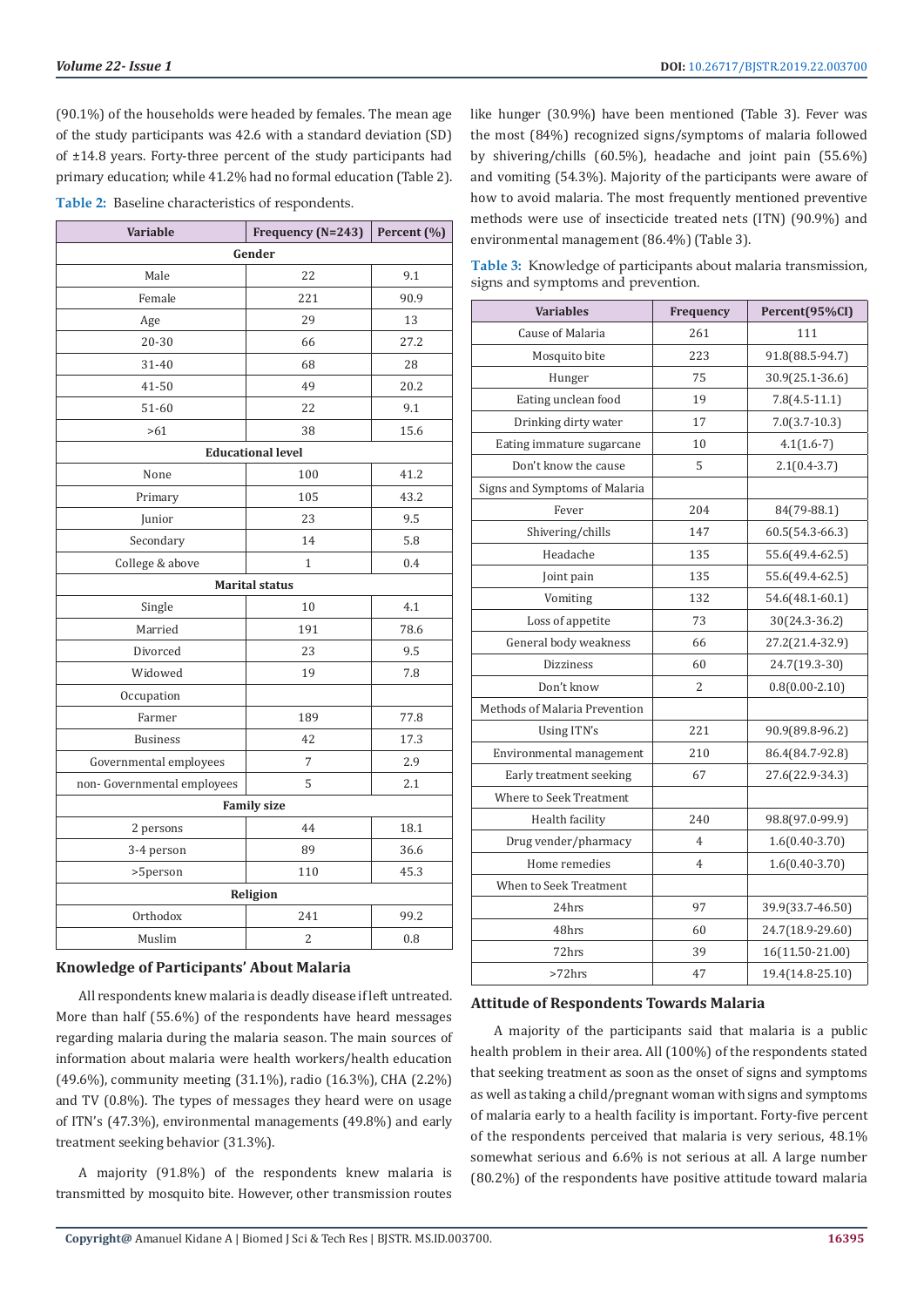treatment. However, 2% have mentioned that they have fear of the anti-malaria treatment consequences.

#### **Treatment Seeking Behavior**

Most of the respondents (98.8%) sought treatment from the nearby health facility when the signs and symptoms of malaria appeared. However, only 39.9% of them sought treatment within 24 hours. Around half (47.7%) of the study participants have experienced signs and symptoms six months prior to the study. Nine-tenth (90.6%) of them sought treatment from health facilities, but only 22.4% reached the facilities within 24 hours.

#### **Percent Knowledge Index**

The median knowledge score of study participants was 10. Majority (75.4%) of the respondents had adequate knowledge on causes, signs and symptoms and prevention methods of malaria. Insert Fig 1. Here distance from the health facility was significantly associated with delay in early treatment seeking behavior (p <0.05). A multivariate logistic regression analysis showed that respondents from distant places (Adi-hufut and Habenat) had inadequate knowledge regarding the preventive methods of malaria as compared with the respondents from Emba-Arba nearer to the community hospitals (p<0.05). Higher educational level was significant association with knowledge of the respondents on the causes and prevention methods of malaria (p<0.05). However, no association was found between educational level and knowledge on signs and symptoms of malaria (p=0.968) (Table4). Illiterates were 40% less likely to know malaria prevention methods compared to literate respondents (AOR 0.60; 95%CI: 0.47-0.82), p<0.05). A statistically significant association (p=0.024) was found between knowledge on prevention methods of malaria and distance from the health facility of respondents (Table 4).

| Table 4: Association of socio demographic variables with knowledge on malaria. |  |  |  |  |  |  |  |
|--------------------------------------------------------------------------------|--|--|--|--|--|--|--|
|--------------------------------------------------------------------------------|--|--|--|--|--|--|--|

| Knowledge                                                              |                     |         |                                      |         |                       |         |  |
|------------------------------------------------------------------------|---------------------|---------|--------------------------------------|---------|-----------------------|---------|--|
| Independent<br>Cause<br><b>Signs and Symptoms</b><br><b>Prevention</b> |                     |         |                                      |         |                       |         |  |
|                                                                        | <b>AOR</b> (95%CI)  | p-value | AOR (95%CI)                          | P-value | <b>AOR (95%CI)</b>    | p-value |  |
|                                                                        |                     |         | <b>Village</b>                       |         |                       |         |  |
| Emba-arba                                                              | $\mathbf{1}$        |         | $\mathbf{1}$                         |         | $\mathbf{1}$          |         |  |
| Mai-Aynee                                                              | $2.22(2.2 - 18.45)$ | 0.461   | $1.30(0.28 - 6.13)$                  | 0.737   | $0.66(0.11-4.00)$     | 0.65    |  |
| Adi-barin                                                              | 7.75(7.45-17.90)    | 0.072   | $2.17(0.52 - 9.14)$                  | 0.29    | $1.61(0.27-9.60)$     | 0.604   |  |
| Adi-hufut                                                              | 2.39(2.40-24.80)    | 0.467   | $0.68(0.11 - 4.26)$                  | 0.682   | $0.15(0.02 - 0.99)$ * | 0.048   |  |
| Habenat                                                                | $1.98(1.98-4.98)$   | 0.66    | $0.49(0.76 - 3.15)$                  | 0.452   | $0.06(.004-0.94)*$    | 0.045   |  |
|                                                                        |                     |         | <b>Sex</b>                           |         |                       |         |  |
| Male                                                                   | $\mathbf{1}$        |         | $\mathbf{1}$                         |         | $\mathbf{1}$          |         |  |
| Female                                                                 | $1.3(0.70 - 15.97)$ | 0.6     | 0.65(0.23.1.85)                      | 0.422   | $0.43(0.09 - 2.10)$   | 0.298   |  |
|                                                                        |                     |         | Age                                  |         |                       |         |  |
| $\leq 30$                                                              | $\mathbf{1}$        |         | $\mathbf{1}$                         |         | $\mathbf{1}$          |         |  |
| $>30$                                                                  | $0.98(0.47 - 2.01)$ | 0.947   | $1.57(0.71 - 3.47)$                  | 0.266   | $0.73(0.26 - 2.03)$   | 0.541   |  |
|                                                                        |                     |         | <b>Marital status</b>                |         |                       |         |  |
| Single                                                                 | $\mathbf{1}$        |         | $\mathbf{1}$                         |         | $\mathbf{1}$          |         |  |
| Married                                                                | $1.63(0.39 - 6.78)$ | 0.504   | $0.38(0.09-1.68)$                    | 0.2     | $0.72(0.07 - 6.90)$   | 0.771   |  |
| Divorced                                                               | $1.35(0.27 - 6.70)$ | 0.718   | $0.10(0.01 - 0.69)$ *                | 0.02    | $0.66(0.06 - 7.70)$   | 0.744   |  |
| Widowed                                                                | $0.69(0.13-3.62)$   | 0.663   | $0.18(0.03 - 1.27)$                  | 0.085   | $1.60(0.12 - 12.6)$   | 0.721   |  |
|                                                                        |                     |         | <b>Educational level</b>             |         |                       |         |  |
| Literate                                                               | $\mathbf{1}$        |         | $\mathbf{1}$                         |         | $\mathbf{1}$          |         |  |
| Illiterate                                                             | $0.29(0.18-0.63)*$  | 0.036   | $0.98(0.46 - 2.10)$                  | 0.968   | $0.60(0.47 - 0.82)$ * | 0.048   |  |
| <b>Occupation</b>                                                      |                     |         |                                      |         |                       |         |  |
| Gov't employ                                                           | $\mathbf{1}$        |         | $\mathbf{1}$                         |         | $\mathbf{1}$          |         |  |
| Farmers                                                                | $0.95(0.85 - 3.21)$ | 0.491   | $2.05(0.43-9.60)$                    | 0.364   | $1.02(0.1-10.3)$      | 0.984   |  |
| <b>Business</b>                                                        | $0.64(1.44 - 2.90)$ | 0.566   | $2.91(0.60-14.1)$                    | 0.184   | $1.9(0.14 - 24.7)$    | 0.633   |  |
| <b>Family Size</b>                                                     |                     |         |                                      |         |                       |         |  |
| 2 persons                                                              | $\mathbf{1}$        |         | $\,1\,$                              |         | $\mathbf{1}$          |         |  |
| 3-4 persons                                                            | $0.77(0.34-1.77)$   | 0.54    | $2.03(0.73 - 5.61)$                  | 0.174   | $2.07(0.69 - 6.20)$   | 0.196   |  |
| >5 persons                                                             | $1.52(0.67 - 3.35)$ | 0.316   | $1.73(0.64 - 4.67)$                  | 0.278   | $1.54(0.55 - 4.30)$   | 0.411   |  |
|                                                                        |                     |         | Time Needed to Reach Health Facility |         |                       |         |  |
| $>30$ min                                                              | $\mathbf{1}$        |         | $\mathbf{1}$                         |         | $\mathbf{1}$          |         |  |
| $<$ 30 min                                                             | $1.03(0.36 - 2.99)$ | 0.954   | $0.7(0.212 - 2.24)$                  | 0.536   | $0.08(0.01 - 0.70)*$  | 0.024   |  |

Note:  $* = p < 0.05$ 

**Copyright@** Amanuel Kidane A | Biomed J Sci & Tech Res | BJSTR. MS.ID.003700.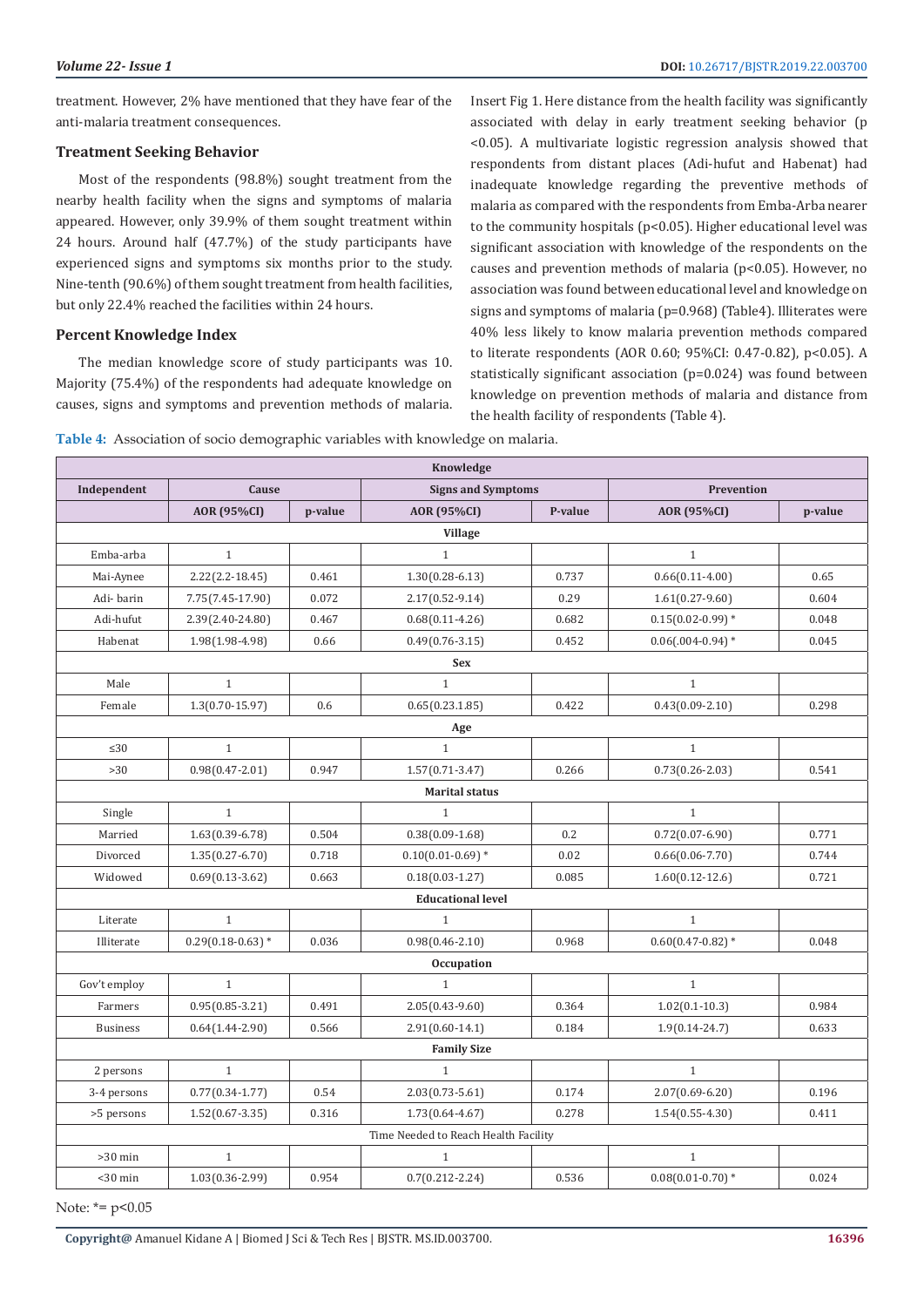In this study respondents' occupation was significant association with attitude about seriousness of malaria (p<0.001) (Table not shown). Farmers and businessmen were less likely to perceive the seriousness of malaria as compared with government employers (AOR= 0.052; 95%CI: 0.007-0.404), p<0.05) and (AOR=0.118; 0.017-0.815), p<0.05) respectively. Early treatment seeking behavior of malaria was associated with higher educational level (p<0.05), distance from a health facility (p<0.05) and good knowledge on signs and symptoms of malaria (p=0.038). Those who didn't know signs and symptoms of malaria were 40% less likely than those who were aware, to seek treatment (AOR= 0.6; 95%CI; 0.36-0.98), p<0.05) (Table 5).

|  |  |  |  | Table 5: Associations of socio-demographic characteristics with attitude and treatment seeking behavior of malaria. |  |
|--|--|--|--|---------------------------------------------------------------------------------------------------------------------|--|
|  |  |  |  |                                                                                                                     |  |

| Independent                     | <b>Attitude</b>                      | P value                  | <b>Treatment Seeking Behavior</b> | P value |  |  |  |  |  |
|---------------------------------|--------------------------------------|--------------------------|-----------------------------------|---------|--|--|--|--|--|
| <b>Sex</b>                      |                                      |                          |                                   |         |  |  |  |  |  |
| Male                            | $\mathbf{1}$                         |                          | $\mathbf{1}$                      |         |  |  |  |  |  |
| Female                          | 1.92(0.20-17.98)                     | 0.569                    | $1.01(0.32 - 3.13)$               | 0.993   |  |  |  |  |  |
| Age                             | 29                                   | 13                       |                                   |         |  |  |  |  |  |
| $>30$                           | $\mathbf{1}$                         |                          | $\mathbf{1}$                      |         |  |  |  |  |  |
| $\leq 30$                       | $0.99(0.24 - 4.12)$                  | 0.988                    | $0.65(0.27-1.59)$                 | 0.347   |  |  |  |  |  |
|                                 |                                      | <b>Educational level</b> |                                   |         |  |  |  |  |  |
| Literate                        | $\mathbf{1}$                         |                          | $\mathbf{1}$                      |         |  |  |  |  |  |
| Illiterate                      | $0.19(0.03 - 1.37)$                  | 0.099                    | $0.65(0.51-0.26)$ *               | 0.006   |  |  |  |  |  |
|                                 |                                      | Occupation               |                                   |         |  |  |  |  |  |
| Govt' employ                    | $\mathbf{1}$                         |                          | $\mathbf{1}$                      |         |  |  |  |  |  |
| Farmers                         | $0.05(0.01 - 0.40)*$                 | 0.005                    | $0.99(0.23 - 4.32)$               | 0.991   |  |  |  |  |  |
| <b>Business</b>                 | $0.12(0.02 - 0.82)$ *                | 0.03                     | $1.66(0.35 - 7.91)$               | 0.523   |  |  |  |  |  |
| <b>Family Size</b>              |                                      |                          |                                   |         |  |  |  |  |  |
| 2 persons                       | $\mathbf{1}$                         |                          | $\mathbf{1}$                      |         |  |  |  |  |  |
| 3-4 persons                     | $0.52(0.03-9.27)$                    | 0.654                    | $1.26(0.45-3.53)$                 | 0.663   |  |  |  |  |  |
| >5 persons                      | $6.03(1.30-28.2)$                    | 0.23                     | $1.07(0.51 - 2.26)$               | 0.856   |  |  |  |  |  |
|                                 | Time Needed to Reach Health Facility |                          |                                   |         |  |  |  |  |  |
| $>30$ min                       | $\mathbf{1}$                         |                          | $\mathbf{1}$                      |         |  |  |  |  |  |
| $<$ 30 min                      | $5.44(0.67 - 4.36)$                  | 0.114                    | $0.34(0.14-0.83)*$                | 0.017   |  |  |  |  |  |
| <b>Knew Cause</b>               |                                      |                          |                                   |         |  |  |  |  |  |
| Yes                             | $\mathbf{1}$                         |                          | $\mathbf{1}$                      |         |  |  |  |  |  |
| N <sub>o</sub>                  | $1.15(0.29 - 4.57)$                  | 0.845                    | $0.90(0.44 - 1.87)$               | 0.784   |  |  |  |  |  |
| <b>Knew Signs &amp; Symptom</b> |                                      |                          |                                   |         |  |  |  |  |  |
| Yes                             | $\mathbf{1}$                         |                          | $\mathbf{1}$                      |         |  |  |  |  |  |
| N <sub>o</sub>                  | $0.32(0.09-1.13)$                    | 0.50                     | $0.6(0.36 - 0.98)$ *              | 0.046   |  |  |  |  |  |
|                                 | <b>Knew Prevention</b>               |                          |                                   |         |  |  |  |  |  |
| Yes                             | $\mathbf{1}$                         |                          | $\mathbf{1}$                      |         |  |  |  |  |  |
| No                              | $2.17(0.35 - 13.40)$                 | 0.406                    | $2.81(.78-10.45)$                 | 0.113   |  |  |  |  |  |

Note:  $* = p < 0.05$ 

# **Discussion**

A majority (91.8 %) of the respondents have mentioned that malaria is transmitted by mosquito bite, which was similar with studies from India [19], Ghana [20], and Colombia [21]. However, some of them had misconceptions like hunger, eating unclean food, drinking dirty water, and eating immature sugar cane would cause malaria. The sub-zonal branch of the ministry of health in collaboration with the national malaria control program should work to change those false believes about the causes of malaria through community health education. In this study no association between

educational level of the participants and knowledge on causes and transmission of malaria. This may be due to community sensitization gaining momentum towards the sustainable development goal-3 in the community of May-Aynee administration. Similar finding was reported by a study from Ethiopia [22].

A good knowledge of respondents on the frequent signs and symptoms of malaria was reported in the present study. Fever, shivering/chills, headache, joint pain, and vomiting were stated as the cardinal signs of malaria. Fever was the predominantly (84%) recognized symptom of malaria in this study, consistent with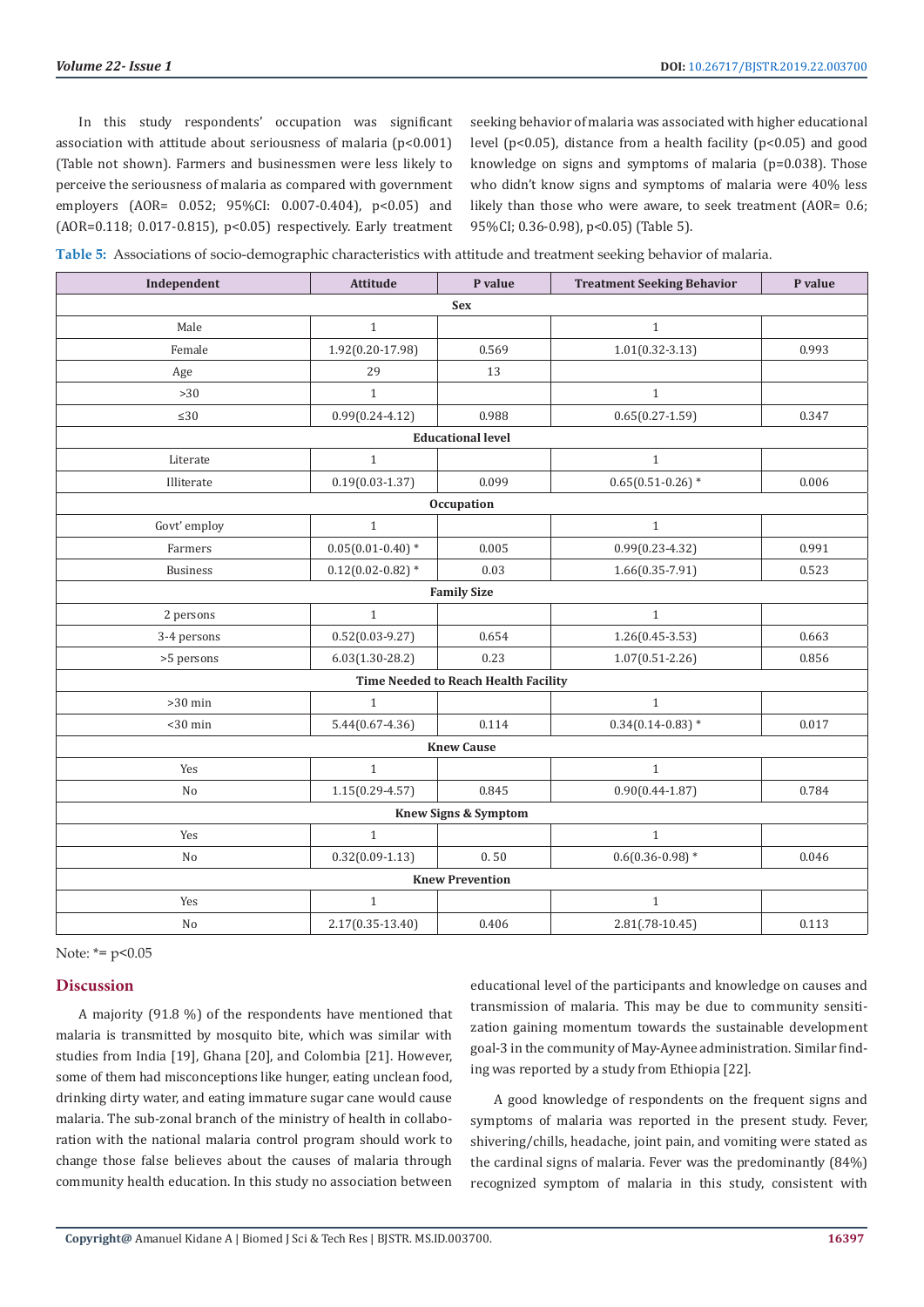studies from India [19], Uganda [23], and Kenya [24]. This may be due to the existence of high malaria infections since long time in the area. Sensitization of the community at different occasions by health workers or CHA could also have had significant role in awareness rising of the community.

Regarding the knowledge on prevention of malaria, all study participants mentioned that malaria is preventable, similar to a study from Ghana (92.3%) [20]. Majority (Table 3) of the study participants knew the correct practices of malaria prevention at home.Insect side treated net (ITN) was stated the most effective preventive methods of malaria, similar to other studies [25,26]. Advocacy on timely delivery and proper usage of ITNs together with practices on environmental management surrounding houses can serve as effective reinforcement on community's knowledge regarding malaria prevention.

Most of the respondents (97.1%) considered malaria as a serious disease. This could be due to severity of malaria and its impact in our study area. A significant number of the participants stated that children and pregnant mothers are at higher risk of malaria that prompt treatment is crucial for their survival. However, studies in Colombia and Uganda reported that only a small proportion felt malaria as a serious and life-threatening condition, with 45.8% of Colombians and 44.6% of Ugandans considering it as a normal disease [21,23].In this study, a significant association was found between perceptions of the study subjects on seriousness of malaria with occupation ( $p < 0.05$ ) (Table 5). Farmers and businessmen thought that malaria was not serious. This may be due to lack of knowledge attributed to limited access to information as compared with government employees.

Ninety percent of the present study participants, who had experienced signs and symptoms of malaria six months prior the study, have visited health facility for consultation. This is much higher compared to other studies, only 38.5% in Nigerians [27] and 54.2% in Ghanaians [20] have sought treatment from a health facility. Timing of treatment seeking behavior (<24hrs), among subject experienced signs/symptoms of malaria was very low (22.4%). One of the main challenges in seeking treatment on time was distance to reach the health facilities. People had to travel long distances to get treatment, because there were only few number of government health facilities. Distance from health facility (P<0.05), educational level and knowledge on sings and symptoms of malaria (P<0.05) were found having significant association with early treatment seeking behavior. Although the knowledge and attitude of the residents in May-Aynee administration was adequate, practices of early treatment seeking behavior of malaria was low. This also could be due to community's inability to distinguish malaria's symptoms with other similar diseases such as dengue fever and other febrile illness in the first two days of onset of the illness. Similar findings were reported by studies from rural Ethiopia [22] and Myanmar [28].

Needless to mention, a small proportion (5.1%) of the respondents used traditional remedies like Aloe Vera, Teketater, eating bitter food and others to treat malaria. This is similar to a study from Myanmar [28], where 7.3% sought treatment from traditional healer as well as a friend or relative. Another study from Ghana [20] revealed that some of the respondents used Neem or Pawpaw, bark of Mahogany trees to treat malaria at their home. However, in Nigeria, a large proportion (61.5%) of study participants in preferred to seek traditional healers for being not expensive [27]. Therefore, an understanding of community's knowledge and practice regarding malaria prevention and treatment are important in assessing the situation before designing intervention projects.

# **Limitation**

For the reason of limited budget, we did not conduct large household sample size besides of the distance from the workplace of the researchers.

# **Conclusion**

It is evident that communities' knowledge, attitudes and practices about malaria often remains unobserved during malaria control efforts. Knowledge on causes, signs and symptoms and prevention aspects of malaria was found to be high, but early treatment seeking behavior within the recommended time was low. Some misconceptions were also prevalent among the residents of May-Aynee administration. Further, the distance to reach health facilities was an impediment to seeking treatment promptly. Thus, effective health promotion and education activities should be implemented to increase the likelihood of timely treatment of malaria. Simultaneously, efforts should be made to reduce the distance between home and health care facilities. This can also be done by increasing the number of health facilities.

# **Ethical Consideration**

Ethical approval was obtained from the ethical committee of the Asmara College of Health Sciences. A letter of consent was written to the local administrators. Before the interview, a verbal consent was obtained from participants, and were assured on confidentiality of the information.

# **Conflict of Interest**

The authors declare that they have no conflict of interest

#### **Authors' contributions**

AKA and EAK designed the research, AKA and MWW analyzed the data, BEW, MWW, NYT and LFS wrote the first draft of the paper; AKA and EAK edited the paper; AKA was the principal investigator. All authors contributed to the interpretation of results and approved the final manuscript.

# **Acknowledgement**

The authors acknowledge the constant and continuous support received from the Asmara College of Health Sciences and School of